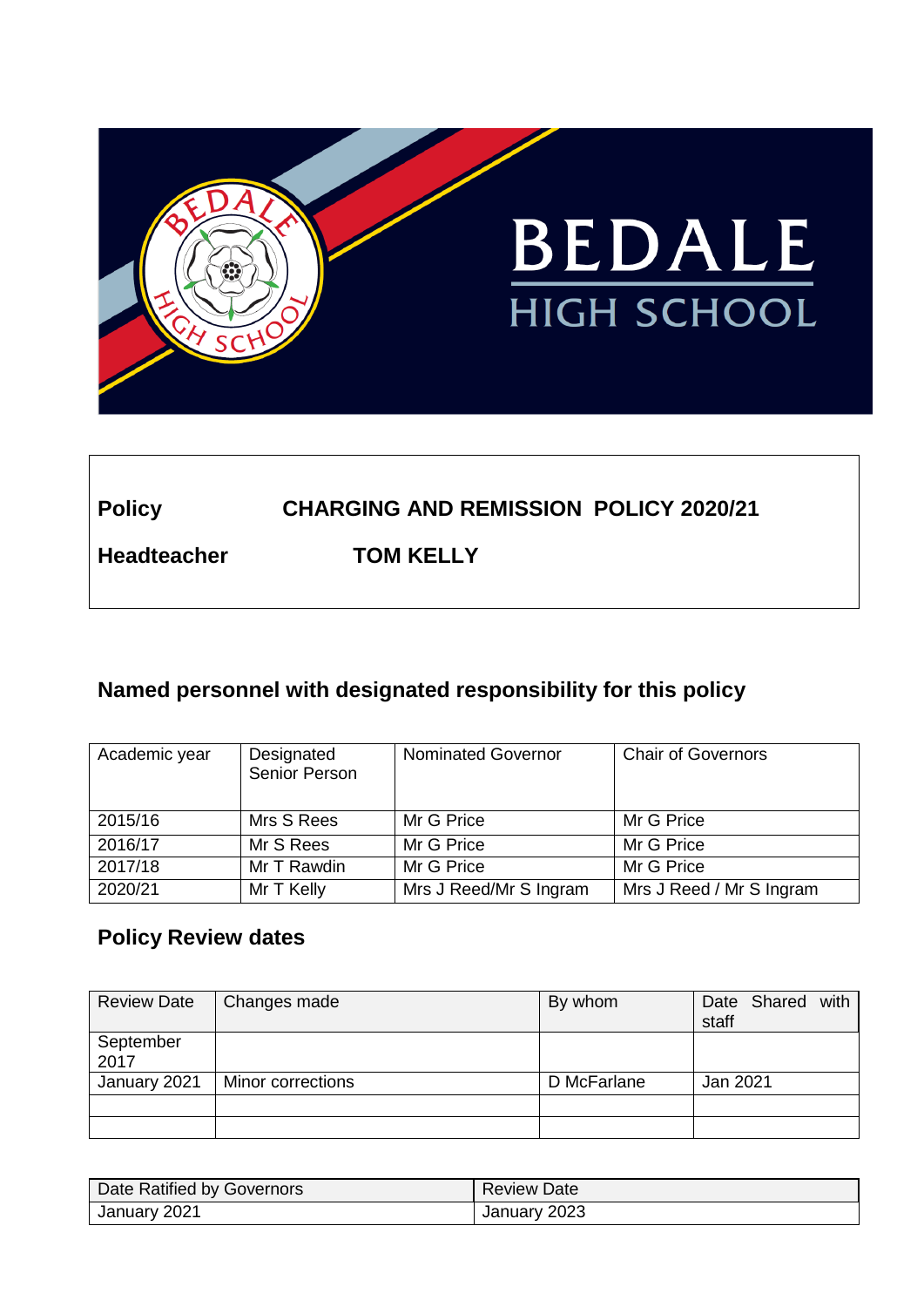The Governing Body of Bedale High School recognises its duty to provide statutory education free of charge to all students on the roll of Bedale High School under the terms of the 1988 Education Reform Act and 1996 Education Act S449-462.

### **GENERAL PRINCIPLE**

There will be no charge made by the school in respect of basic books, materials, equipment or instruments loaned to students in connection with statutory religious education, the study of the National Curriculum, or in preparation for prescribed public examination of courses taught at the school. No compulsory charge will be made for incidental transport in connection with these areas although voluntary contributions may be requested.

## **PUBLIC EXAMINATIONS**

No charge will be made for the first entry in each public examination subject supported by the school.

The School reserves the right to make full charge on parents in the following circumstances:

- for any entries where the School has not prepared their child for examination in the year for which entry is made;
- for an entry if their child has failed to complete the coursework requirements of a subject;
- if their child fails to attend for part or all of the examination without reasonable cause as defined by the examination board ;
- for the cost of materials where their child has undertaken a free choice project and where the product will be taken into the ownership of the child or parents subsequent to completion of the course. In such circumstances, the liability for payment will be made clear to parents in advance of the start of the project.

#### **DAMAGE TO OR LOSS OF SCHOOL PROPERTY**

The School reserves the right to make full or part charge on parents for the costs of damage or loss of school property due to deliberate actions or neglect. The Headteacher will determine the level of charge.

## **VOLUNTARY CONTRIBUTIONS**

The School may request voluntary contributions from parents for activities in or out of the school day for which compulsory charges cannot be levied but which can only proceed if the level of voluntary funding is sufficient.

In all circumstances where a voluntary contribution is requested, the letter of invitation will make that clear, together with any terms or conditions regarding deposits, frequency of payments and refunds. The School will ensure that no student is excluded from such activities by reason of inability or unwillingness to pay.

The recommended level of individual voluntary contributions set for any activity will be such that the total sum collected will not exceed the total cost of the activity. Should the total amount of the voluntary contributions fail to cover the costs of an activity, the School reserves the right to cancel the activity and refund all voluntary payments made in full.

If a child chooses to withdraw from a visit when a voluntary contribution has been made, and the School has used or committed the contribution for necessary payments in connection with the visit, the School will only refund that voluntary contribution if a replacement paying member of the group can be found. In such circumstances, the School will make every effort to find a suitable replacement. Where no costs are incurred through late withdrawal, then a refund will be made in full;